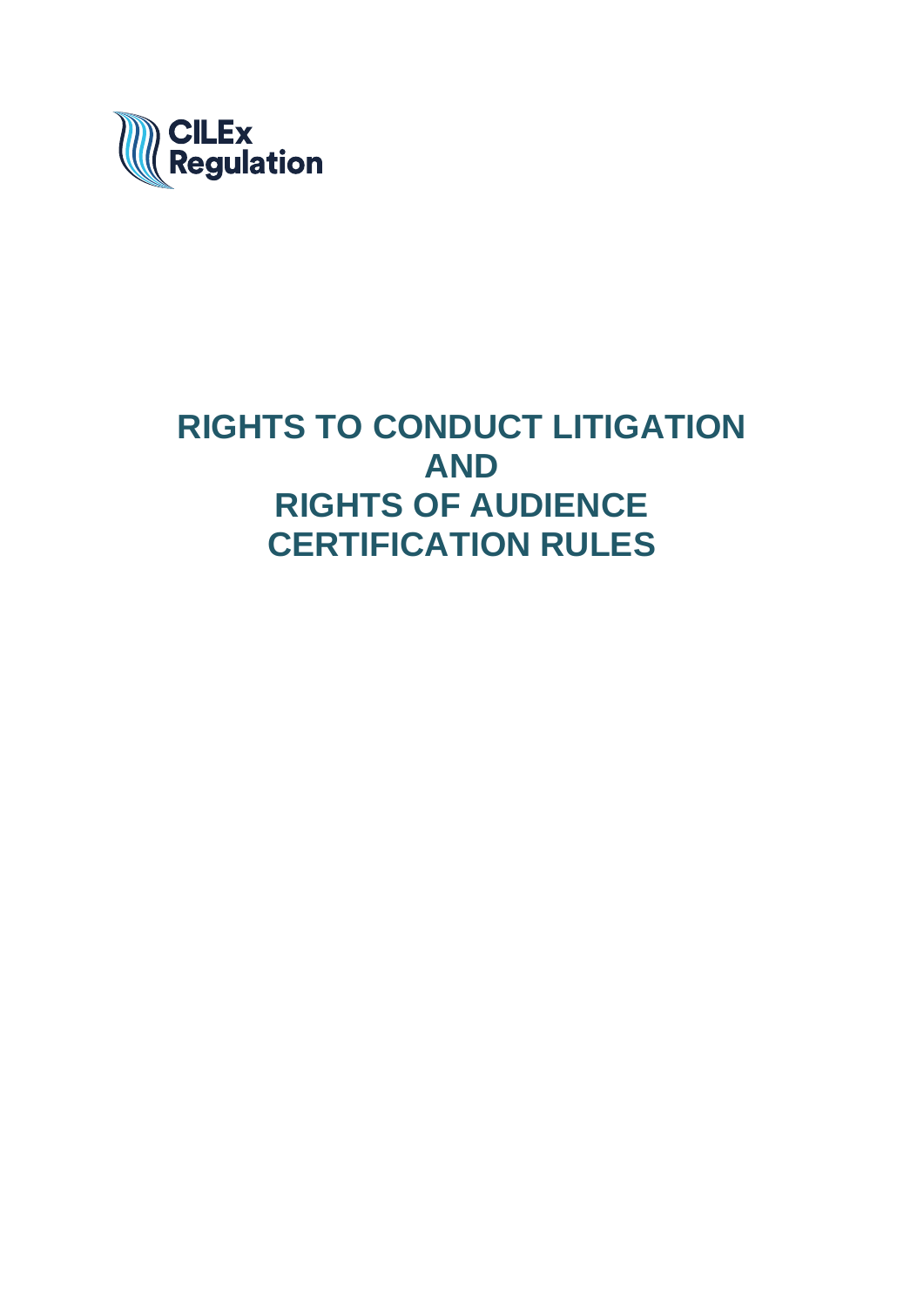# **RIGHTS TO CONDUCT LITIGATION AND RIGHTS OF AUDIENCE CERTIFICATION RULES**

# **DEFINITIONS**

- 1. In these Rules, except where otherwise indicated:
	- Admissions and Licensing Committee means the committee established under the Admissions and Licensing Committee Rules
	- "Advocacy Certificate" means a Rights of Audience Certificate identified in these Rules;
	- "Advocacy Skills Course" means an advocacy skills course approved in accordance with the Rights of Audience Certification Rules;
	- "Appeals Panel" means the Panel established to hear appeals against decisions made by the Admissions and Licensing Committee following a rehearing;
	- "Authorised Litigator" means a person who has been granted a right to conduct litigation by an approved regulator, under the terms of the Act;
	- "Certificate of Eligibility" means a Certificate permitting an applicant to undertake an Advocacy Skills Course;
	- "Certification Rules" means these Rights to Conduct Litigation and Rights of Audience Certification Rules;
	- "Chambers advocacy" means rights of audience exercised in Judge's room hearings;
	- "CILEX" means the Chartered Institute of Legal Executives;
	- "External adviser" means a person appointed by CILEx Regulation to carry out the roles and functions identified for them by CILEx Regulation;
	- "Fellow of CILEX or applicant in good standing" means a Fellow of CILEx whose subscriptions to CILEX are fully paid or an applicant seeking registration with CILEx Regulation and, in both cases, in respect of whose conduct there is no complaint or misconduct matter outstanding, whose CPD requirements are up to date and against whom there is no disciplinary record which in the view of CILEx Regulation affects their suitability to be a Chartered Legal Executive Litigator and Advocate;
	- "CILEX" means the Chartered Institute of Legal Executives;
	- "EnforcementRules" means the rules which are in place from time to time which govern the complaints handling and disciplinary procedures of CILEx Regulation;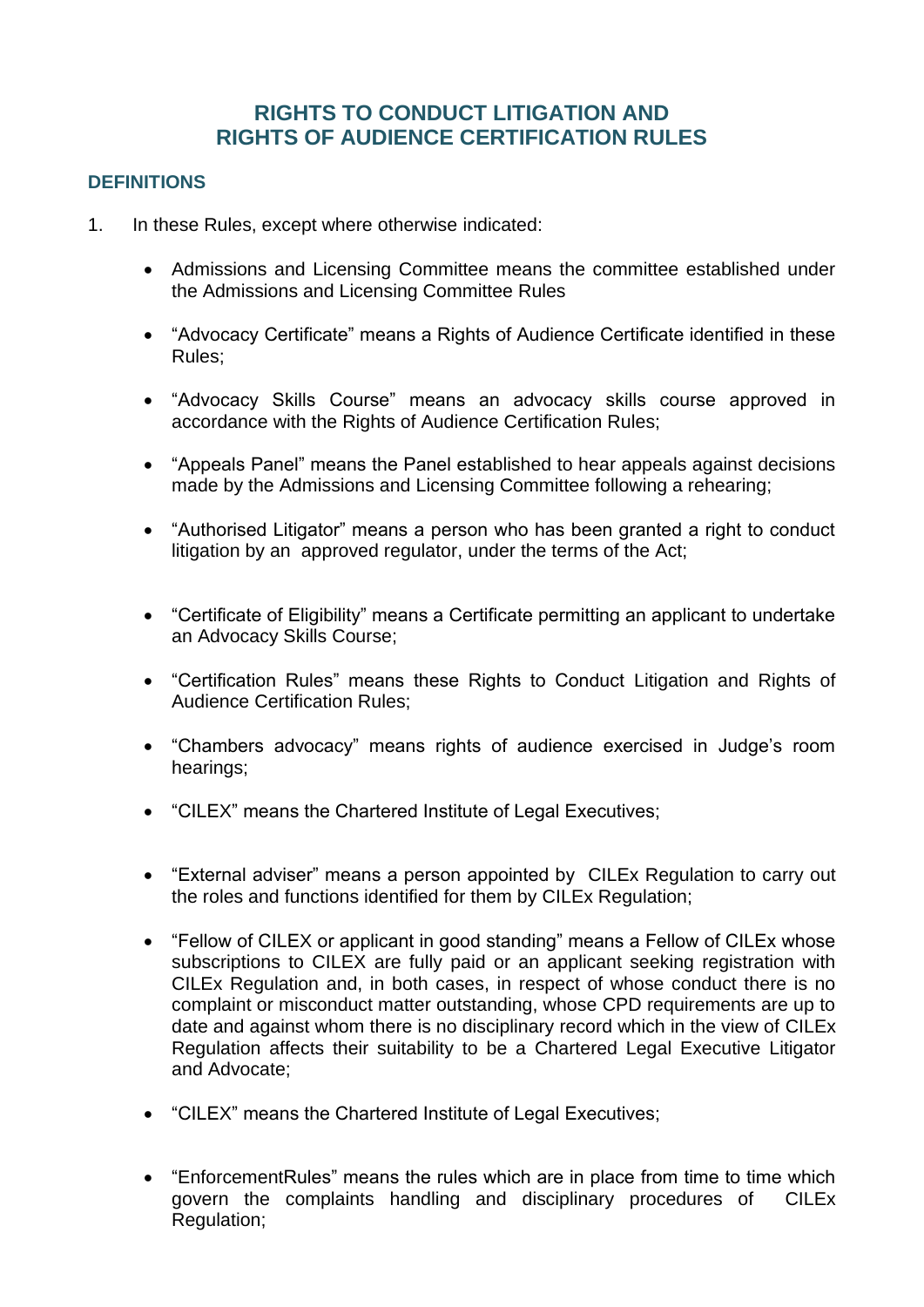- "Chartered Legal Executive Advocate" means a Fellow who has been granted a Rights of Audience Certificate by CILEx Regulation;
- "Chartered Legal Executive Litigator" means a Fellow who has been granted a Litigation Certificate by CILEx Regulation;
- "The Act" means the Legal Services Act 2007;
- "Litigation Certificate" means a litigation certificate identified in these Rules;
- "The Officer" means a person with responsibility for the rights to conduct litigation qualification scheme and the rights of audience qualification scheme;
- "a Relevant Advocacy Certificate" means an advocacy certificate in either civil, family or criminal proceedings, which relates to a litigation certificate in civil, family or criminal proceedings, respectively;

Words importing the singular include the plural and vice versa.

2. Responsibility for this qualification scheme is delegated to CILEx Regulation by CILEX.

# **THE RIGHTS TO CONDUCT LITIGATION AND RIGHTS OF AUDIENCE CERTIFICATES**

- 3. A Fellow of CILEX or an applicant eligible to qualify as a Fellow of CILEX who is in good standing may apply to CILEx Regulation to be granted one or more of the following Certificates:
	- (a) A Right to Conduct Litigation (Civil Proceedings) Certificate;
	- (b) A Right to Conduct Litigation (Family Proceedings) Certificate;
	- (c) A Right to Conduct Litigation (Criminal Proceedings) Certificate.
- 4. A Fellow of CILEX in good standing who does not already hold a relevant advocacy certificate must, at the same time as their application for a litigation certificate, apply to CILEx Regulation to be granted one or more of the following Rights of Audience Certificates which relate to the same proceedings as the Litigation Certificate:
	- (a) A Rights of Audience (Civil Proceedings) Certificate in Judge's Room;
	- (b) A Rights of Audience (Family Proceedings) Certificate in Judge's Room;
	- (c) A Rights of Audience (Civil Proceedings) Certificate;
	- (d) A Rights of Audience (Family Proceedings) Certificate;
	- (e) A Rights of Audience (Criminal Proceedings) Certificate.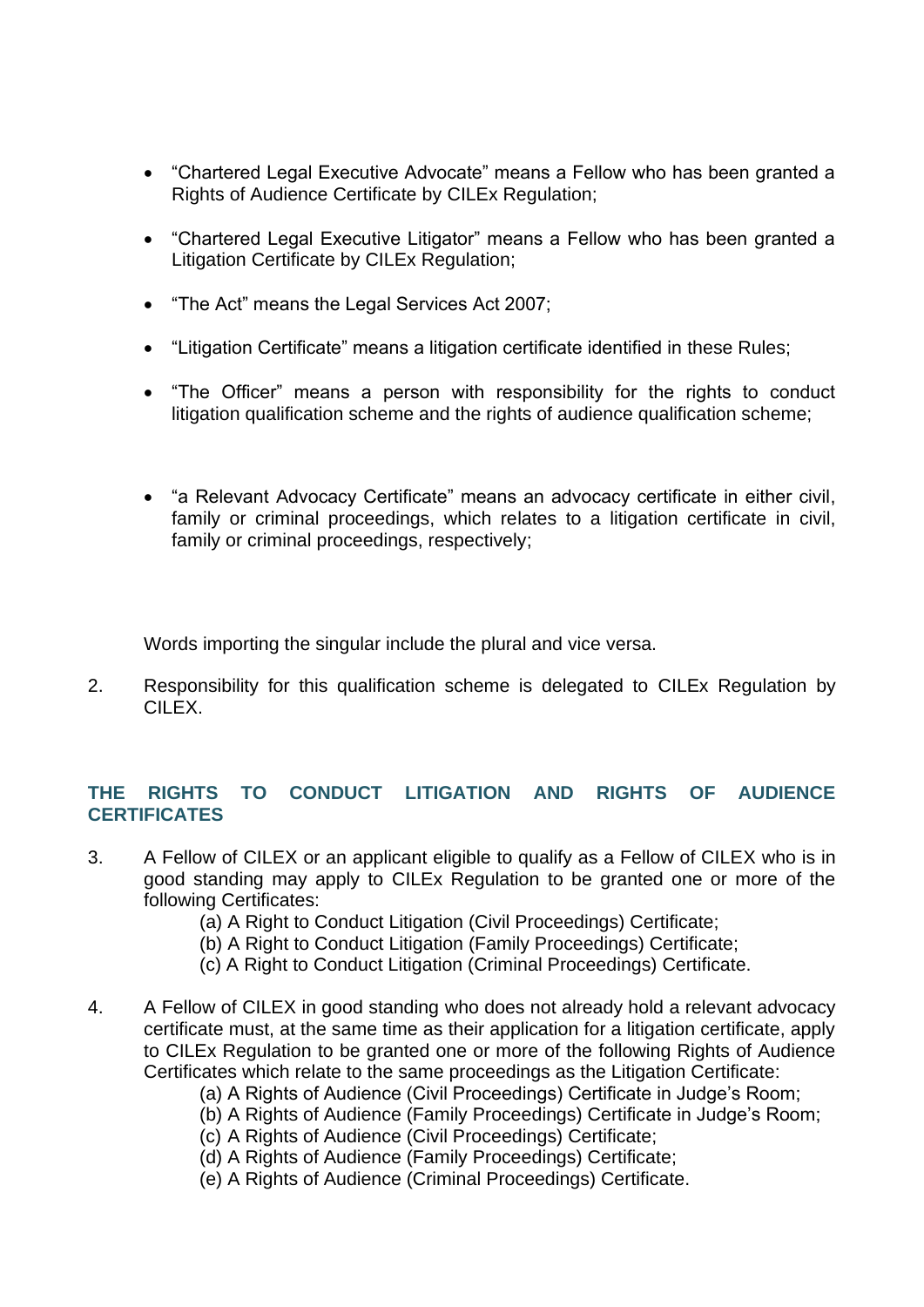5. The Rights to Conduct Litigation exercisable by Chartered Legal Executive Litigators holding Litigation Certificates are set out below:

# *Rights to Conduct Litigation (Civil Proceedings) Certificate:*

To conduct litigation in all civil proceedings excluding family proceedings;

#### *Rights to Conduct Litigation (Family Proceedings) Certificate:* To conduct litigation in all family proceedings;

# *Rights to Conduct Litigation (Criminal Proceedings) Certificate:*

To conduct litigation in all criminal proceedings.

6. The rights of audience exercisable by Litigators holding Rights of Audience Certificates are set out below:

## *Rights of Audience (Civil Proceedings) Certificate in Judge's Room:*

• to exercise rights of audience in Judge's room hearings in the County Court and High Court in all civil proceedings excluding family proceedings.

## *Rights of Audience (Civil Proceedings) Certificate:*

- to exercise rights of audience in Judge's room hearings in the County Court and High Court in all civil proceedings excluding family proceedings;
- to appear in open Court in the County Court in all actions, except family proceedings;
- to appear before Magistrates, District Judges (Magistrates' Court) or Justices' Legal Advisers in the Magistrates' Courts in relation to all civil and enforcement matters;
- to appear before any tribunal having jurisdiction in England and Wales, which is listed in Schedule 6 of the Tribunals, Courts and Enforcement Act 2007 (as amended or substituted from time to time) where the tribunal rules provide for a non-discretionary right of audience being available to barristers, solicitors and CILEx advocates;
- to appear before Coroners' Courts in respect of all matters determined by those Courts and to exercise rights of audience similar to those exercised by solicitors and barristers.

A Civil Proceedings Certificate does not confer a right of audience in any proceedings for which a Family Proceedings Certificate is required.

## *Rights of Audience (Family Proceedings) Certificate in Judge's Room:*

• to exercise rights of audience in Judge's room hearings in the Family Court and High Court, except reserved proceedings, in all family proceedings.

# *Rights of Audience (Family Proceedings) Certificate:*

- to exercise rights of audience in Judge's room hearings in the Family Court and High Court, in all family proceedings;
- to appear in the Family Court in all proceedings;
- to appear before Coroners' Courts in respect of all matters determined by those Courts and to exercise rights of audience similar to those exercised by solicitors and barristers.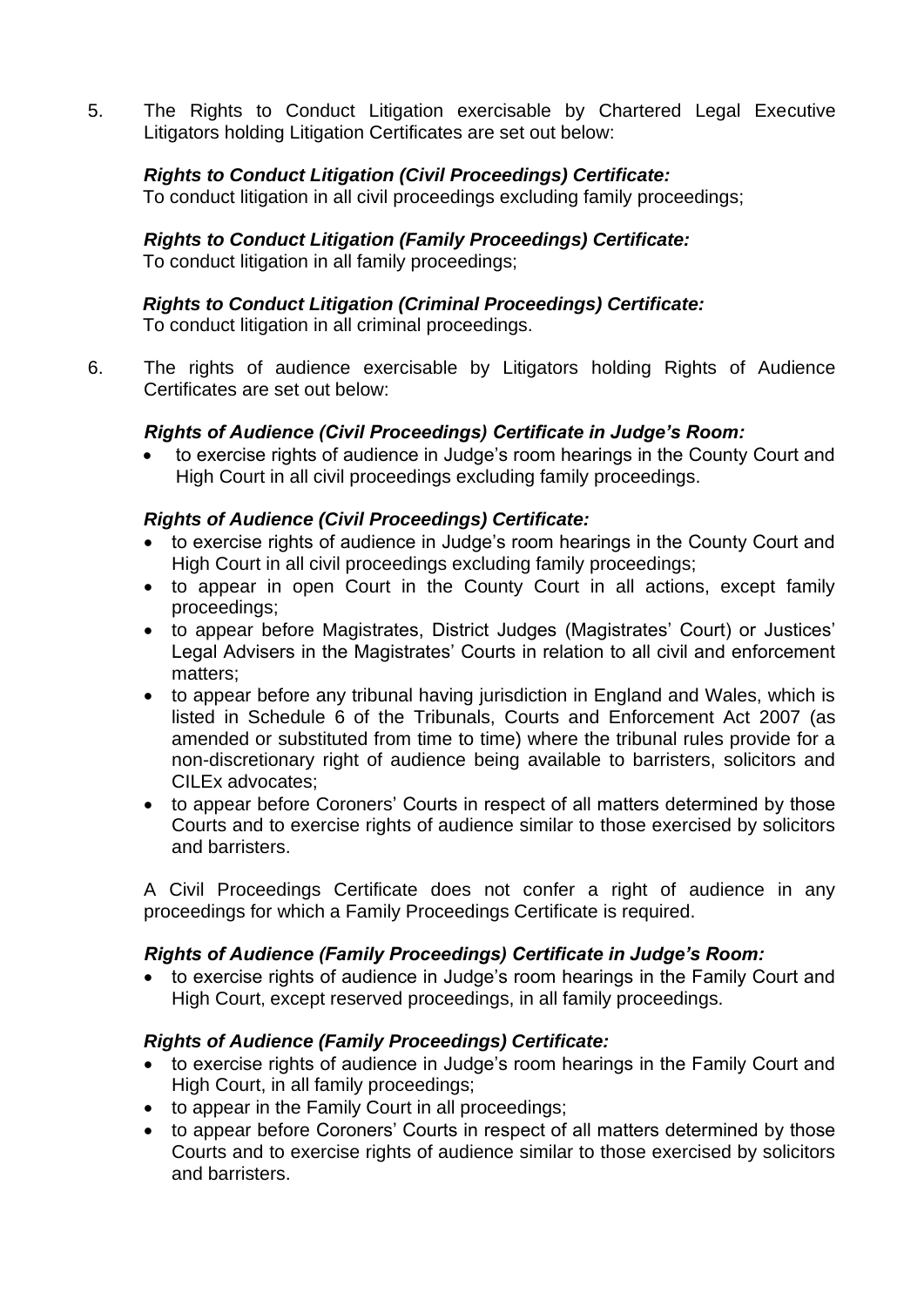# *A Rights of Audience (Criminal Proceedings) Certificate:*

- to appear before Justices Clerks, Justices or a District Judge (Magistrates' Court) in all adult Magistrates' Courts in relation to all matters within that Court's criminal jurisdiction;
- to appear before Justices Clerks, Justices or a District Judge (Magistrates' Court) in all Youth Courts in relation to all matters within that Court's criminal jurisdiction;
- to appear in the Crown Court or High Court before a judge in chambers to conduct bail applications;
- to appear in the Crown Court on appeal from the Magistrates' Court, the Youth Court or on committal of an adult for sentence or to be dealt with, if they, or any approved person in the same employment as them, appeared on behalf of the defendant in the Magistrates' Court or Youth Court;
- to appear before Coroners' Courts in respect of all matters determined by those Courts and to exercise rights of audience similar to those exercised by solicitors and barristers.
- 7. A person who has qualified as a Chartered Legal Executive Advocate before qualification as a Chartered Legal Executive Litigator may continue to exercise all the rights of audience appropriate to the Advocacy Certificate or Certificates they hold, as described in Rule 6 above immediately upon qualification as a Chartered Legal Executive Litigator.

# **QUALIFICATION ARRANGEMENTS – RIGHTS TO CONDUCT LITIGATION**

8. Applicants who seek rights to conduct litigation must demonstrate that they meet the knowledge, skills and experience for the certificate they seek in accordance with the knowledge, skills and experience guidelines and portfolio guidelines which appear at **Annexes 1 and 2** and the competence framework at **Annex 3**.

## **QUALIFICATION ARRANGEMENTS – RIGHTS OF AUDIENCE**

- 9. Unless they already hold a relevant rights of audience certificate, applicants who seek rights to conduct litigation must also make an application for rights of audience. In the case of rights to conduct litigation in civil proceedings, an applicant must make an application in civil proceedings either for a Rights of Audience (Civil Proceedings) Certificate in Judge's room or Rights of Audience (Civil Proceedings) Certificate. In the case of family proceedings, an applicant must make an application for either a Rights of Audience (Family Proceedings) Certificate in Judge's room or Rights of Audience (Family Proceedings) Certificate. In the case of criminal proceedings, an applicant must make an application for a Rights of Audience (Criminal Proceedings) Certificate.
- 10. Applicants must make an application for a Certificate of Eligibility to undertake the rights of audience skills course relevant to the Certificate they seek. In their application they must demonstrate that they meet the entry criteria for the certificate they seek in accordance with the knowledge, skills and experience guidelines which appear at **Annex 1.**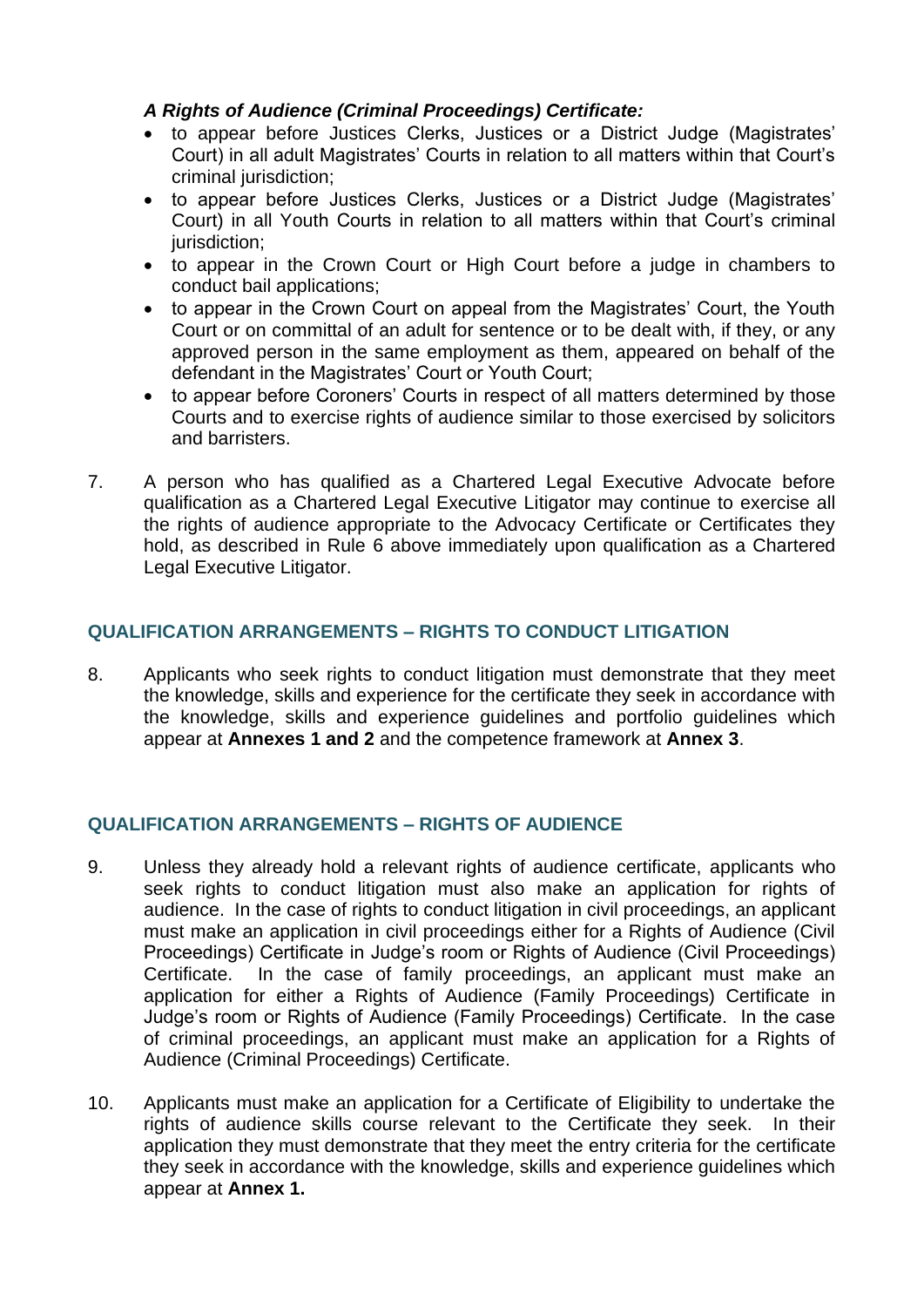- 11. An application for a Certificate of Eligibility must be supported by:
	- Evidence of the applicant's knowledge of the law, the rules of evidence and legal practice relevant to the practice area in which they seek rights of audience in accordance with the competence criteria set out at **Annex 3**;
	- A portfolio of cases in which the Applicant has been involved during the two years preceding their application, in accordance with the portfolio guidelines at **Annex 2;**
	- Details of two referees, who are members of the legal profession, who can attest to the applicant's knowledge of civil, criminal or family law and practice, whichever is relevant, and who are able to offer an informed opinion on whether the applicant meets the competence criteria set out in the knowledge, skills and experience guidelines at **Annex 1**;
	- A statement from the applicant confirming that the details provided in their application are true to the best of their knowledge and belief.
- 12. CILEx Regulation will assess an application for a Certificate of Eligibility in accordance with the criteria set out in the knowledge, skills and experience guidelines and the portfolio guidelines at **Annexes 1 and 2** and the criteria at **Annex 3**. An applicant who meets the criteria will be granted a Certificate of Eligibility.
- 13. Upon receiving a Certificate of Eligibility an applicant will complete a Judge's room or full advocacy skills course in accordance with the Rights of Audience they seek. Courses must meet the qualification criteria which appear at **Annex 3**. Courses will be assessed in accordance with the assessment criteria which appear at **Annex 4**.
- 14. Where an applicant who has met the criteria set out in the knowledge, skills and experience guidelines and the portfolio guidelines, has completed an advocacy skills course and qualification which is of a similar standard they may seek an exemption from the requirement to undertake the advocacy skills course and assessment. In making such an application for exemption, the applicant will be required to provide an outline of the advocacy skills course and assessment they completed, along with the results they obtained. CILEx Regulation will assess whether the course and assessment meet the advocacy skills course and assessment criteria set out at **Annexes 3 and 4**. An exemption will be granted where an applicant is able to demonstrate that the course and assessment covered at least 50% of the course outcomes and assessment criteria set out at **Annexes 3 and 4**. Where an applicant is unable to demonstrate that they meet the course outcomes and assessment criteria, they will be required to complete the advocacy skills course and assessment.

# **ALL APPLICATIONS**

- 15. An application for a Rights to Conduct Litigation Certificate and a Certificate of Eligibility for Rights of Audience shall be made on such a form as may be prescribed for the purpose by CILEx Regulation and shall be accompanied by such fee as may be fixed by CILEx Regulation from time to time.
- 16. CILEx Regulation will check the application to ensure it meets the criteria set out in the knowledge, skills and experience guidelines at **Annex 1**. The portfolios which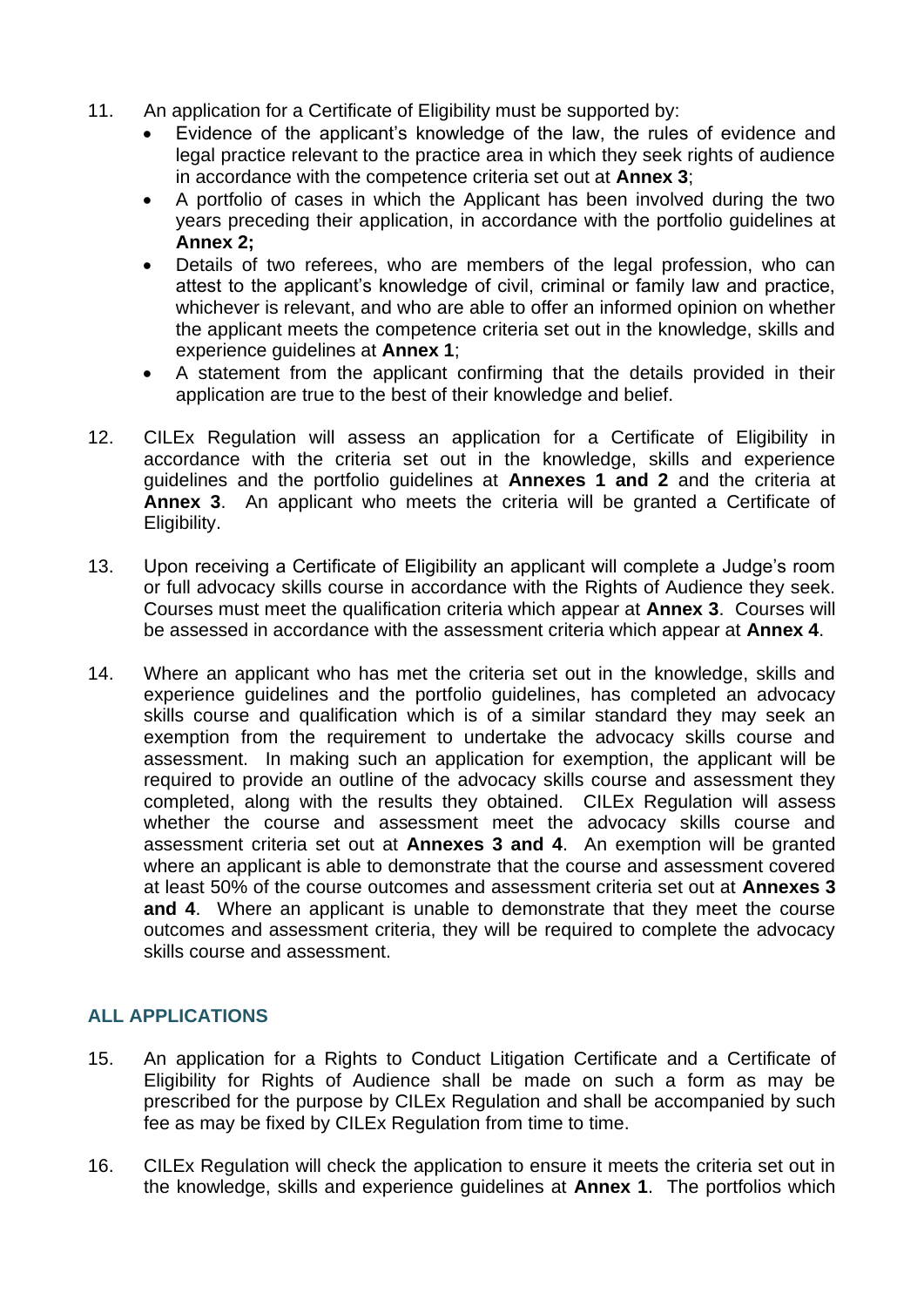form part of the application will be sent to an external advisor. The external advisor will assess whether the portfolios meet the criteria set out at **Annexes 1 to 3**.

- 17. Where the external advisor decides that the portfolios are satisfactory and meet the criteria set out at **Annexes 1 to 3**, a CILEx Regulation Officer will consider whether the application for a Rights to Conduct Litigation Certificate and a Certificate of Eligibility for Rights of Audience may be approved. In reaching their decision the Officer will consider all the information provided by the applicant and may call for further information from any person or source it considers appropriate. Where the Officer has any doubt as to the suitability of the applicant they may request additional information from the applicant and/or refer the application to the Admissions and Licensing Committee for decision.
- 18. Where the external advisor decides that the portfolios are not satisfactory and do not meet the criteria set out at **Annexes 1 to 3** they will give reasons for their decision. The Officer will inform the applicant of the decision. The applicant may withdraw their application, amend and resubmit their application or make further representations and ask that the full application be referred to the Admissions and Licensing Committee to consider.
- 19. The Admissions and Licensing Committee will decide whether or not an application should be approved. In reaching its decision the Committee will consider all the information provided by the applicant, and may call the applicant for interview or call for information from any person or source it considers appropriate. The Committee may:
	- approve the application; or
	- decide that the applicant does not meet the criteria and indicate which of the criteria the applicant does not meet.
- 20. In making any assessment or decision required by these Rules the Admissions and Licensing Committee shall have regard to the criteria at **Annexes 1 to 3** to these Rules.
- 21. The Officer will notify an applicant in writing of their decision or the decision of the Admissions and Licensing Committee.
- 22. Where the application has been approved the notification shall include the Certificate(s) of Eligibility for Rights of Audience and an indication that the Rights to Conduct Litigation Application has been approved. The Litigation Certification may only be granted on the successful completion of the associated Rights of Audience skills course and assessment.
- 23. Where the application for a Certificate of Eligibility in Rights of Audience has been approved but the application for the Rights to Conduct Litigation Certificate identifies gaps in an applicant's knowledge, skills or experience, the notification shall set out details of the gaps and the reasons why the assessment has identified the full knowledge, skills and experience guidelines and portfolio guidelines have not been met. An applicant may defer their application while they develop their knowledge, skills or experience or attend a course. A course must meet the outcomes set out at **Annex 3** in respect of the outcomes the applicant has not met. Upon completion of a course or development of experience, CILEx Regulation will reassess the application to determine whether the applicant meets the knowledge,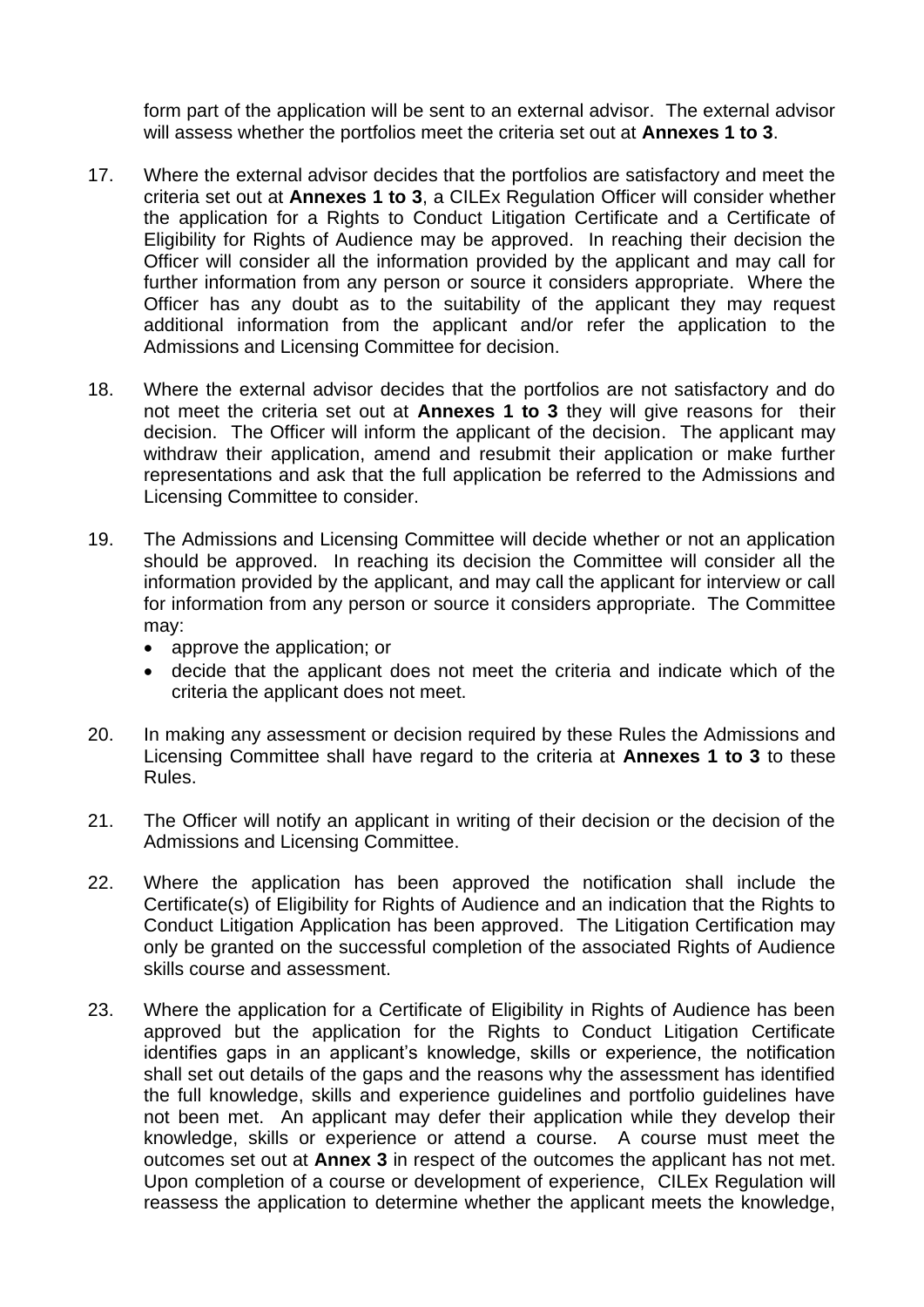skills and experience guidelines. Where an application meets the guidelines, they may then undertake the Rights of Audience Skills Course and Assessment.

- 24. Where the application is unsuccessful, the notification shall set out the Committee's reasons and any preconditions to the consideration of any subsequent application. Where an application has been unsuccessful the applicant may apply for reconsideration in accordance with the Admissions and Licensing Committee Rules.
- 25. The Certificate of Eligibility for Rights of Audience will specify which of the advocacy skills course options the applicant may take.

#### **ADMISSIONS AND LICENSING COMMITTEE**

26. The Admissions and Licensing Committee established under the Admissions and Licensing Committee Rules shall be responsible for the Rights to Conduct Litigation and Rights of Audience schemes.

#### **EXTERNAL ADVISORS**

27. CILEx Regulation shall appoint external advisors to advise the Admissions and Licensing Committee and CILEx Regulation on issues relating to litigation and advocacy.

#### **ADVOCACY SKILLS COURSES**

- 28. An applicant who has been granted a Certificate of Eligibility in Rights of Audience may take advocacy skills courses relating to the Certificate for which they have been granted a Certificate of Eligibility.
- 29. Where an applicant fails to start an advocacy skills course within 12 months of being granted a Certificate of Eligibility, they must make a fresh application for such a Certificate before they may start an advocacy skills course. In exceptional cases the Admissions and Licensing Committee or the CILEx Regulation Officer may exercise discretion to extend the duration of a Certificate of Eligibility.
- 30. Applicants will be required to:
	- successfully complete the training sessions; and
	- pass the formal assessments in accordance with the Assessment Criteria set out in **Annexes 3 and 4**.
- 31. An approved advocacy skills course must:
	- Meet the course delivery criteria set out at **Annex 3**; and
	- Include arrangements for assessment of advocacy skills in accordance with the assessment criteria set out at **Annex 4**.

#### **COURSE PROVIDERS**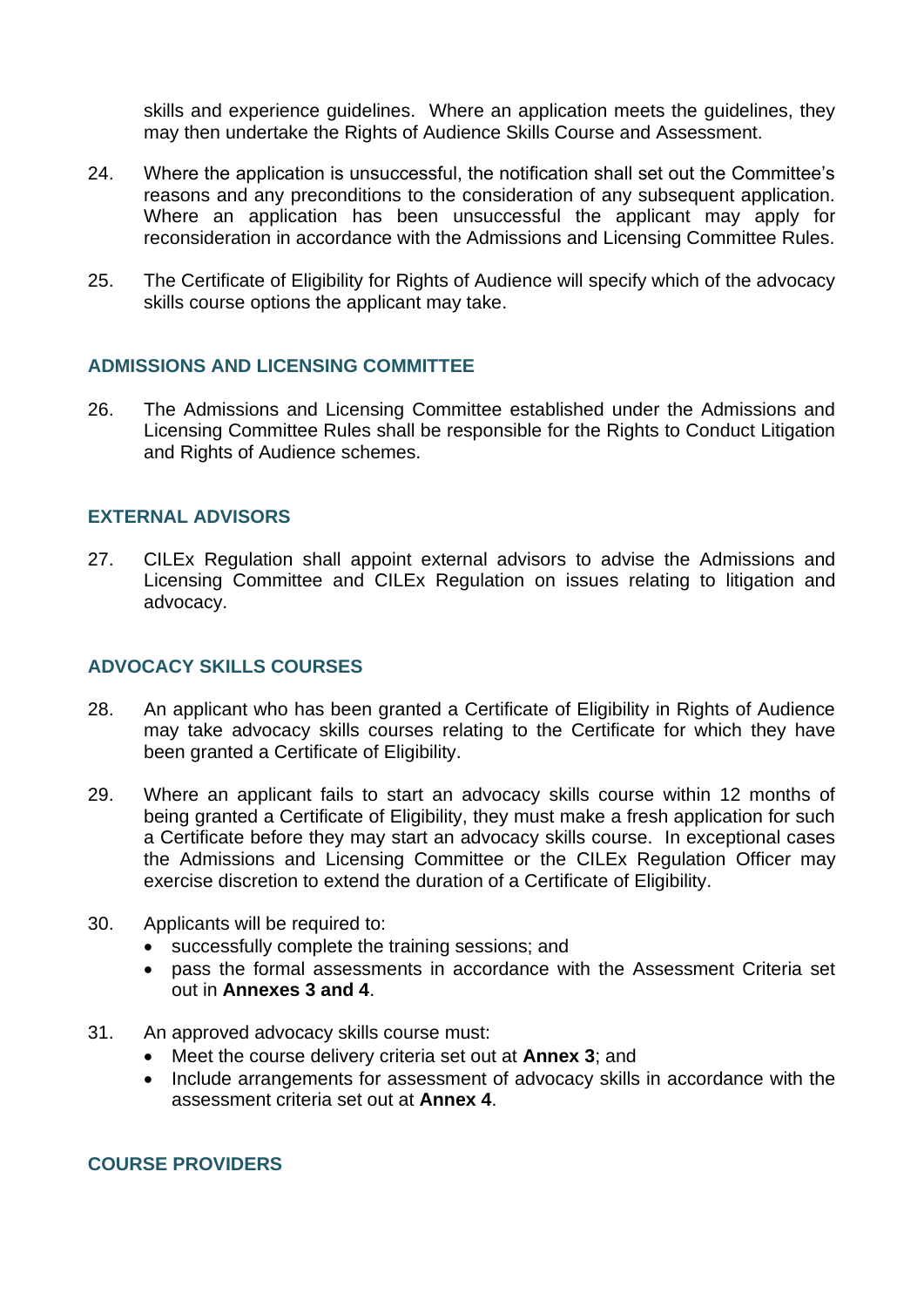32. Advocacy skills courses will be provided by course providers who are accredited by CILEx Regulation in accordance with the Rights of Audience Certification Rules.

# **CERTIFICATION**

- 33. Upon successfully demonstrating that they meet the criteria for a Rights to Conduct Litigation Certificate and successful completion of the Judge's room or full advocacy course an applicant may apply for a Litigation and Advocacy Certificate. An applicant who is not a Fellow and has completed an advocacy course may not make an application for a certificate until they become a Fellow of CILEX.
- 34. A Fellow may only apply for a Litigation and Advocacy Certificate relating to the type of proceedings covered by the litigation application and advocacy skills course they completed.
- 35. An application shall be made on a form prescribed by CILEx Regulation from time to time for this purpose and shall be accompanied by such fee as may be fixed by CILEx Regulation from time to time.
- 36. The Officer will process the application for a Litigation and Advocacy Certificate. The applicant shall be granted a Litigation and Advocacy Certificate provided the Officer is satisfied that the applicant:
	- is a Fellow in good standing;
	- has met the litigation skills criteria; and
	- has completed and passed an advocacy skills course and assessment.
- 37. Where the Officer has any doubt as to the suitability of the applicant to be awarded a Litigation and Advocacy Certificate they may request additional information from the applicant and/or refer the application to the Admissions and Licensing Committee for decision.
- 38. When considering an application to award a Litigation and Advocacy Certificate the Admissions and Licensing Committee will consider all the information before it and may request additional information from any person or source it considers appropriate. It may require or permit the applicant to attend for interview before reaching its decision.
- 39. If the Admissions and Licensing Committee is satisfied that the applicant is a fit and proper person to be issued with a Certificate it shall grant the Certificate. If it is not satisfied, it must give its reasons and indicate any preconditions to the consideration of any subsequent application by the applicant.
- 40. The Officer will notify an applicant in writing of the decision as to whether their application for a Litigation and/or Advocacy Certificate is successful. Where the application has been approved the notification shall include the Litigation and Advocacy Certificate. Where the application is unsuccessful, the notification shall set out the reasons and any preconditions to the consideration of any subsequent application by the applicant for a Litigation and Advocacy Certificate. The applicant may apply for reconsideration of their application in accordance with the Admissions and Licensing Committee Rules.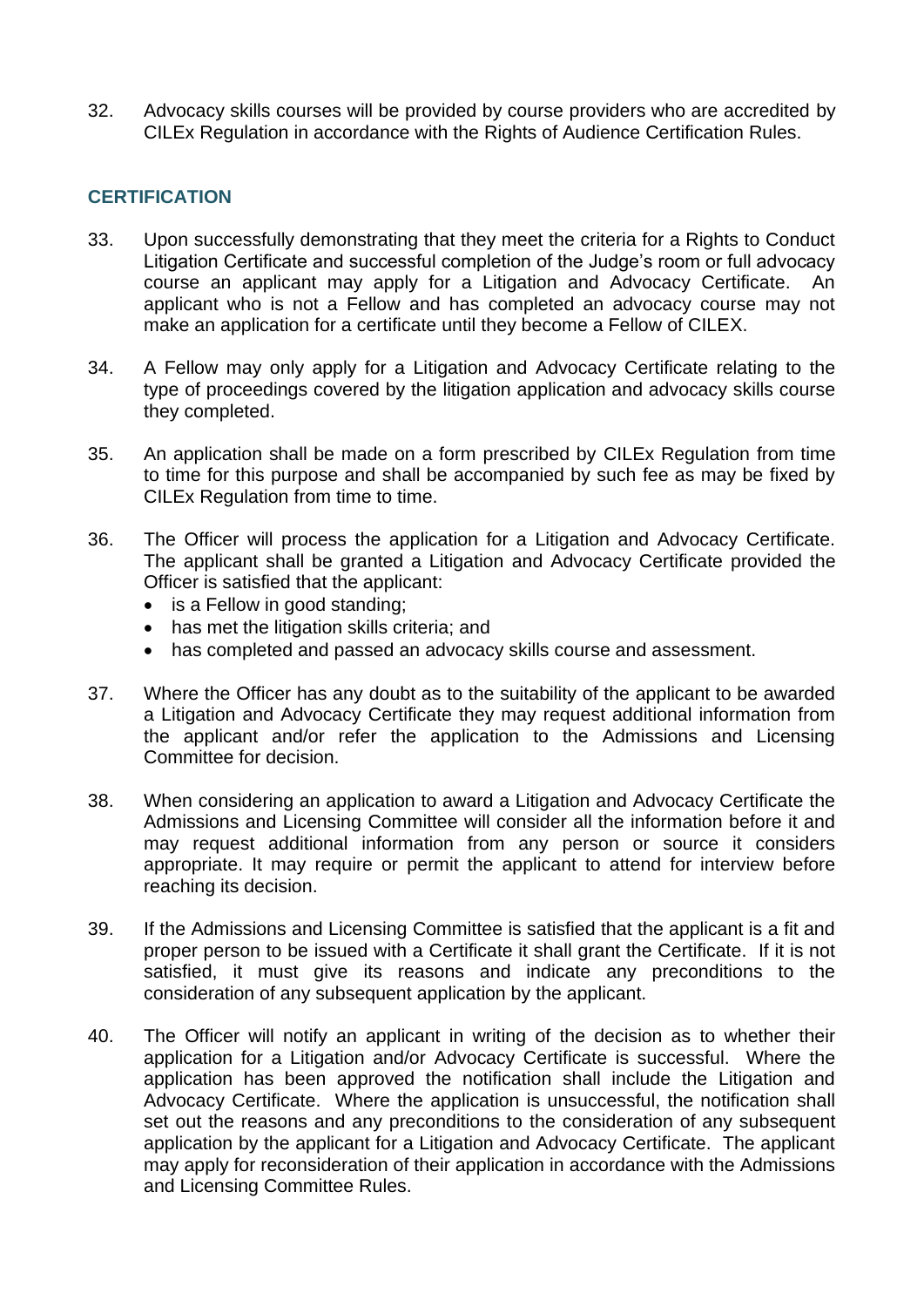41. A Fellow holding a Litigation and Advocacy Certificate will be described as a Chartered Legal Executive Litigator and Advocate.

#### **APPLICATION FOR ADDITIONAL CERTIFICATES**

- 42. A Chartered Legal Executive Litigator and Advocate may apply to be granted Litigation and Advocacy Certificates additional to any Certificates already granted to them under these Rules. Prior to seeking an additional Advocacy Certificate the Litigator must obtain a Litigation Certificate in that practice area or make an application for a Litigation Certificate at the same time.
- 43. Applications shall be processed in accordance with these Rules.

# **RENEWAL OF CERTIFICATES**

- 44. The first Advocacy Certificate issued to a Chartered Legal Executive Litigator, and the first Advocacy Certificate issued in respect of any additional proceedings, will be valid until either 1 June or 1 December, whichever is the earlier, after 12 months have elapsed from the date on which that Certificate was issued. Thereafter, any Advocacy Certificate will be valid indefinitely.
- 45. Applications for the first renewal of a certificate will be made on a form prescribed by CILEx Regulation from time to time for the purpose and shall be accompanied by such fee as may be fixed by CILEx Regulation from time to time.
- 46. An application for the first renewal of an Advocacy Certificate must be supported by:
	- Confirmation that the applicant is working as a Chartered Legal Executive Litigator and Advocate;
	- a record of the applicant's litigation and advocacy experience gained during the period since their Certificate was granted;
	- a portfolio of cases in which the applicant has been involved during the period since their Certificate was granted, in accordance with the Portfolio Guidelines set out in **Annex 2**;
	- a statement from the applicant confirming the details provided of their litigation and advocacy experience and whether any rights to conduct litigation and rights of audience granted will be exercised in the future.
- 47. The portfolio which forms part of the application for the first renewal of the Certificate will be sent to an external advisor. The external advisor will assess the portfolio against the criteria set out in **Annexes 1 and 2**.
- 48. Where the external advisor decides that the portfolio is satisfactory and shows that the applicant has applied the litigation and advocacy skills in the cases described in accordance with the Portfolio Guidelines in **Annex 2** and the criteria set out in the competence and assessment frameworks at **Annexes 3 and 4** the Officer will consider the application and decide whether it should be approved. In reaching a decision the Officer will consider all the information provided by the applicant and may call for further information from any person or source it considers appropriate.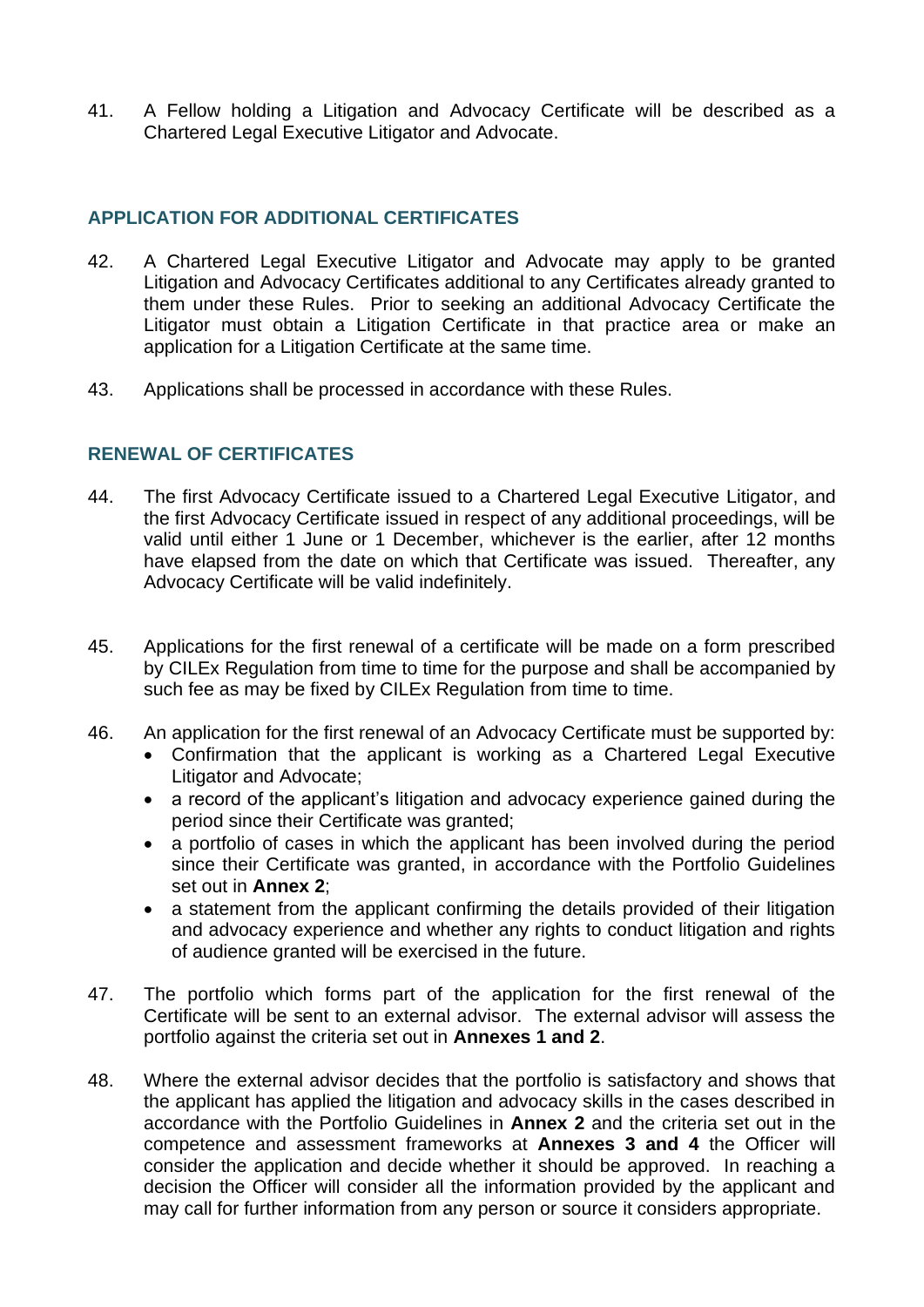- 49. Where the Officer has any doubt as to the suitability of the applicant they may request additional information from the applicant and/or refer the application to the Admissions and Licensing Committee for decision.
- 50. Where the external advisor decides that the portfolio is not satisfactory and does not show that the applicant has applied the litigation and/or advocacy skills in the cases described in accordance with the Portfolio Guidelines set out in **Annex 2** and the criteria set out in in the competence and assessment frameworks at **Annexes 3 and 4** the external advisor shall give reasons for their decision. They shall indicate what action the applicant needs to take to provide a satisfactory portfolio. The Officer will inform the applicant of the decision. The applicant may withdraw their application or make further representations and ask that the full application be referred to the Admissions and Licensing Committee to consider.
- 51. The Admissions and Licensing Committee will decide whether or not an application referred to it should be approved. In reaching its decision the Committee will consider all the information provided by the applicant and may call the applicant for interview or call for further information from any person or source it considers appropriate. The Committee may approve the application or reject it.
- 52. In making any assessment or decision required by these Rules the Officer and the Admissions and Licensing Committee shall have regard to the portfolio guidelines in **Annex 2** and the criteria set out in the competence and assessment frameworks at **Annexes 3 and 4**.
- 53. The Officer will notify an applicant in writing of the decision. Where the application has been approved the notification shall include the Advocacy Certificate. Where the application is unsuccessful the notification shall set out the reasons for the decision and any preconditions to the consideration of any subsequent application for an Advocacy Certificate.
- 54. Where the application is unsuccessful an applicant may apply for reconsideration in accordance with the Admissions and Licensing Committee Rules. The Admissions and Licensing Committee will have the powers set out in Rule 54 available upon an application for reconsideration.

## **LAPSED CERTIFICATES**

- 55. A Fellow who has held a Litigation and Advocacy Certificate which has lapsed may apply for that certificate to be renewed. Renewal of a lapsed certificate will be governed by Rules 46 to 57 which deal with first renewal of an advocacy certificate save that in Rule 49:
	- the reference to an application for the first renewal of a Advocacy Certificate should be a reference to an application for renewal of a lapsed Litigation and Advocacy Certificate;
	- the applicant will not be required to provide confirmation that they are working as a Chartered Legal Executive Litigator and Advocate;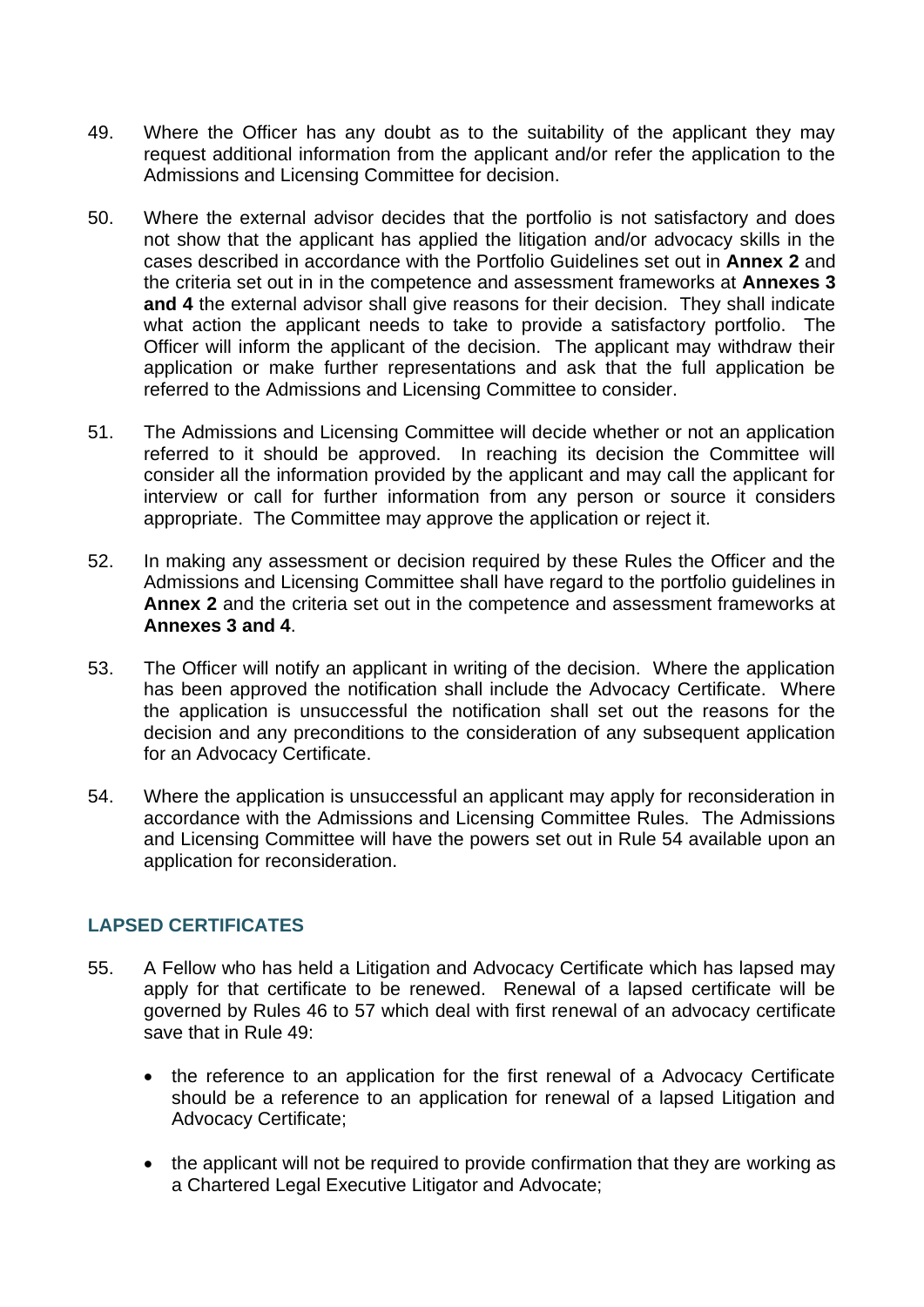- the applicant will be required to provide a record of their litigation and advocacy experience since their Litigation and Advocacy Certificate lapsed, except where the Certificate which has lapsed is a Criminal Litigation and Criminal Advocacy Certificate, reference to the record of the applicant's advocacy experience shall include police station advice and observed advocacy in accordance with the Portfolio Guidelines; and
- the information required to be provided by the applicant shall include, additionally, reasons why the Litigation and Advocacy Certificate lapsed and details of CPD undertaken during the 12 months prior to the application.
- 56. A lapsed Litigation and Advocacy Certificate is one which has expired and has not been renewed, whether by decision of the holder of the certificate or as a result of a decision of the Admissions and Licensing Committee or,
- 57. In the case of a Criminal Proceedings Litigation and Advocacy Certificate, where the certificate has lapsed because the holder has ceased to be eligible to hold a certificate for any reason.
- 58. Where a Litigation and Advocacy Certificate which has lapsed is renewed by the Admissions and Licensing Committee it will be valid indefinitely.

# **PRACTICE MANAGEMENT AND ACCOUNTS**

- 59. A Chartered Legal Executive Litigator and Advocate who seeks to practise in an entity seeking regulation by CILEx Regulation must demonstrate that they meet the knowledge, skills and experience in accounts and practice management in accordance with the knowledge, skills and experience guidelines and portfolio guidelines and the competency frameworks which appear at **Annexes 5 and 6**. They will not be authorised to be an approved manager in an entity until these requirements are met.
- 60. Where an applicant relies upon existing experience they must complete a log in accordance with the portfolio guidelines. An applicant who relies upon a qualification as evidence of meeting the competency framework must provide details of that qualification and assessment. CILEx Regulation will consider whether the experience or qualification relied upon demonstrates that the applicant meets the requirements of the competency framework.
- 61. An applicant who does not meet the knowledge, skills and experience requirements for practice management and/or accounts must complete qualification courses and assessment in those areas which meet the competency frameworks at **Annexes 5 and 6.**

## **CONTINUING PROFESSIONAL DEVELOPMENT (CPD)**

62. Chartered Legal Executive Litigators and Advocates are required to undertake CPD in accordance with the CPD Regulations issued by CILEx Regulation from time to time. Those who hold a criminal proceedings certificate must also comply the CPD requirements to undertake vulnerable witness handling training prior to the first advocacy certificate renewal.